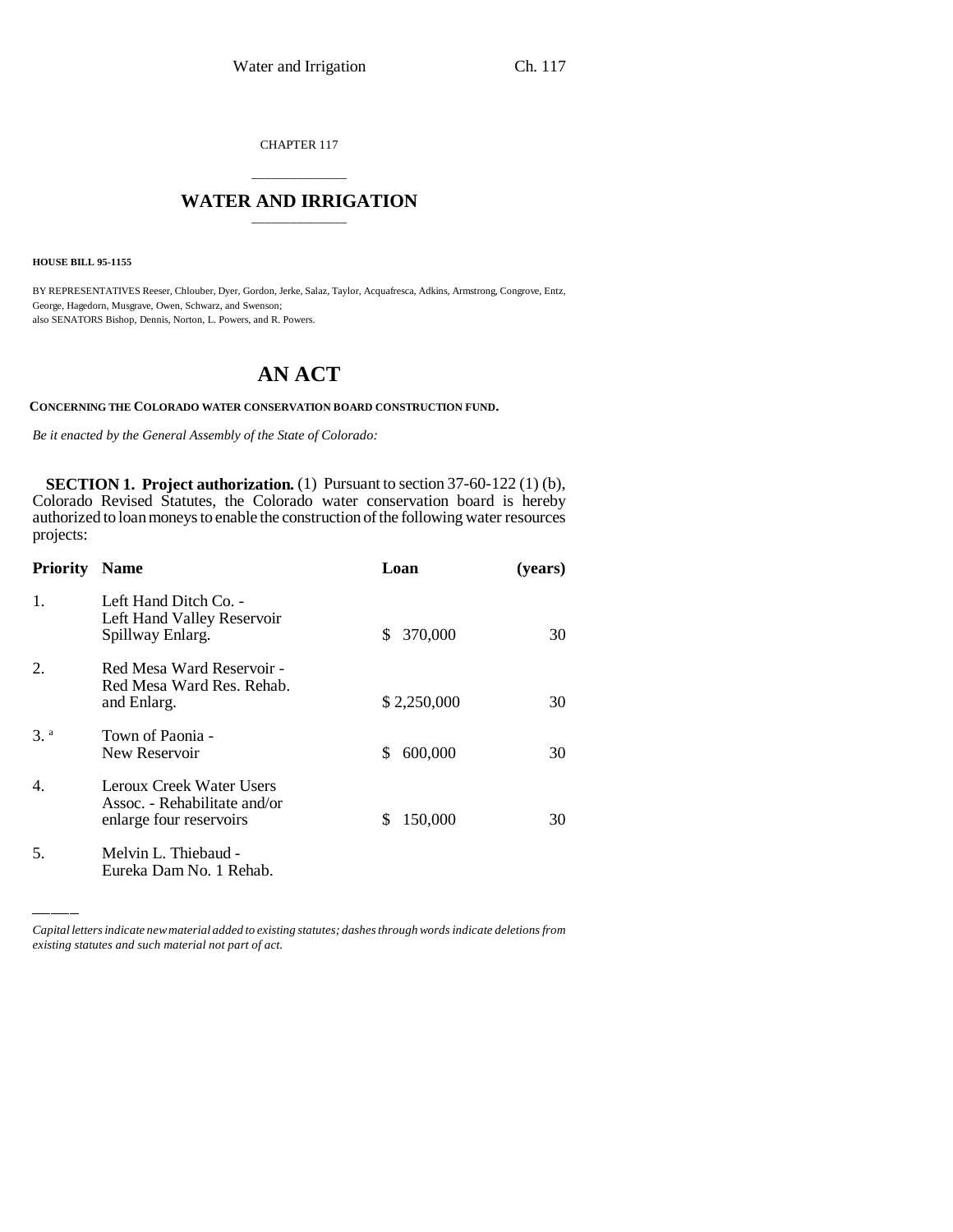| Ch. 117              | Water and Irrigation                                                      |               |    |
|----------------------|---------------------------------------------------------------------------|---------------|----|
|                      | and Enlargement                                                           | \$<br>18,750  | 30 |
| 6.                   | Windsor Reservoir and Canal<br>Co. - Canal and Dam<br>Rehabilitation      | \$<br>500,000 | 30 |
| 7a.                  | Lower Clear Creek Ditch Co. -<br>Diversion Dam Rehabilitation             | \$<br>60,000  | 30 |
| 7b.                  | Colorado Agriculture Ditch<br>Co. - Diversion Dam<br>Rehabilitation       | \$<br>60,000  | 30 |
| 8.b                  | Hay-Bretherton Ditch Co. -<br>Ditch Lining                                | \$<br>20,000  | 20 |
| 9.                   | Goodhue Ditch and Reservoir<br>Co. - Goodhue Ditch<br>Rehabilitation      | \$<br>19,000  | 30 |
| 10.                  | Appleton ML 350 Ditch Co.,<br>Inc. - Rehabilitate Ditch                   | \$<br>40,000  | 30 |
| $11.$ <sup>a,b</sup> | Morgan County Quality Water<br>District - NCWCD Pipeline                  | \$4,260,000   | 30 |
| $12.$ a,b            | City of Fort Lupton -<br>Drill new municipal wells                        | \$<br>354,000 | 30 |
| $13.$ <sup>a</sup>   | Town of Palisade -<br>Replace Cottonwood Pipeline                         | \$<br>750,000 | 30 |
| $14.^{\rm b}$        | <b>Castle Pines North Metro</b><br>District - Rehabilitate three<br>wells | 301,500<br>\$ | 15 |
| $15.$ <sup>a</sup>   | Town of Silt -<br>Raw Water Irrigation System                             | \$<br>400,000 | 30 |
| $16.$ <sup>a</sup>   | Town of Morrison -<br><b>Raw Water Diversion</b><br>and Pipeline          | 504,000<br>\$ | 30 |
| $17.$ <sup>a,b</sup> | Town of Elizabeth -<br>Drill new municipal<br>well                        | 437,250<br>\$ | 30 |
| 18.                  | Orchard Mesa Irrigation<br>District - Rehab. Mutual<br>Mesa Ditch Lateral | \$1,000,000   | 30 |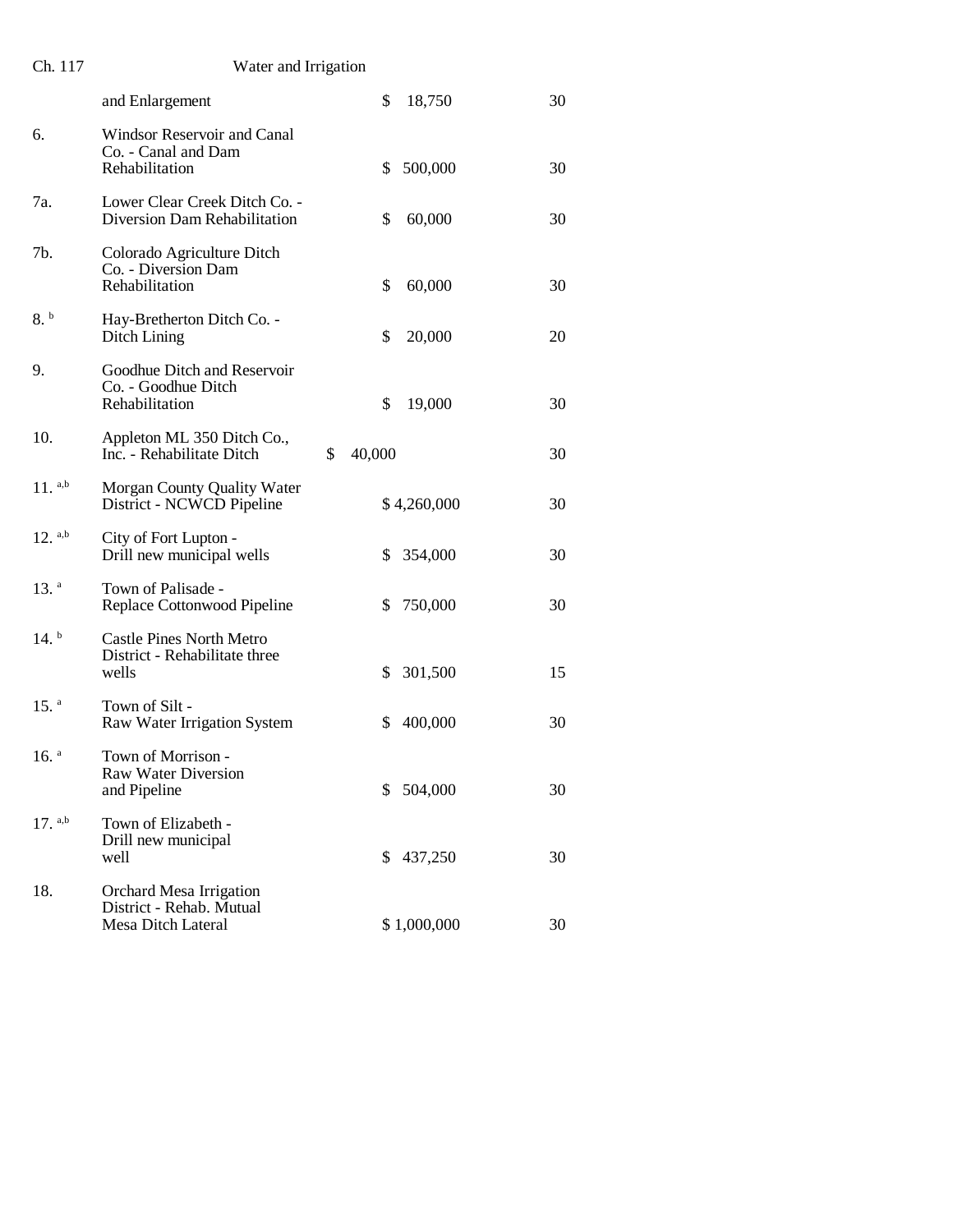|                    | Water and Irrigation                                                                |   |              | Ch. 117 |  |
|--------------------|-------------------------------------------------------------------------------------|---|--------------|---------|--|
| $19.^{b}$          | Ortiz Ditch Company -<br>Rehab. Ortiz Ditch<br><b>Diversion Structure</b>           | S | 20,000       | 10      |  |
| 20.                | <b>Buckeye Lateral Ditch</b><br>Association, Inc. -<br>Rehab. Buckeye Lateral Ditch |   | 440,000      | 30      |  |
| $21.$ <sup>a</sup> | City of Victor -<br>Rehab. Victor Dam No. 2                                         | S | 600,000      | 30      |  |
|                    | <b>TOTAL</b>                                                                        |   | \$13,154,500 |         |  |

a Loan approval contingent on the borrower being unable to obtain financing through the Colorado water resources and power development authority.

b Loan to refinance water project wholly or partially completed.

(2) The Colorado water conservation board may make loans for the construction of the projects specified in subsection (1) of this section from such moneys as are or may hereafter become available to the Colorado water conservation board construction fund. Said loans shall be in the amounts listed in subsection (1) of this section plus or minus such amounts, if any, as may be justified by reason of ordinary fluctuations in construction cost as indicated by the engineering cost indices applicable to the types of construction required for each project or as may be justified by reason of changes in the plans for a project if those changes are required by final engineering drawings and specifications or by federal, state, or local governmental requirements.

(3) Contracts entered into by the Colorado water conservation board pursuant to section 37-60-119 (2), Colorado Revised Statutes, for loans to enable the construction of the projects specified in subsection (1) of this section shall be subject to the repayment periods set forth therein; except that the total repayment for a project shall be adjusted to reflect any changes in the amount loaned by reason of subsection (2) of this section. Pursuant to section 37-60-120 (1), Colorado Revised Statutes, the board shall require such terms and conditions in such contracts as will ensure repayment of funds made available by it. The board shall not disburse any moneys for any loan authorized by subsection (1) of this section unless and until it is satisfied, in its sole discretion, that the recipient of any such loan will be able to make repayment pursuant to the terms and conditions established by the board and by subsection  $(1)$  of this section.

# **SECTION 2. Project deauthorizations.**

**Project Name - Amount Amount Remaining Authorization Authorized Deauthorized Authorization Bill and Year**

City of Broomfield - Great Western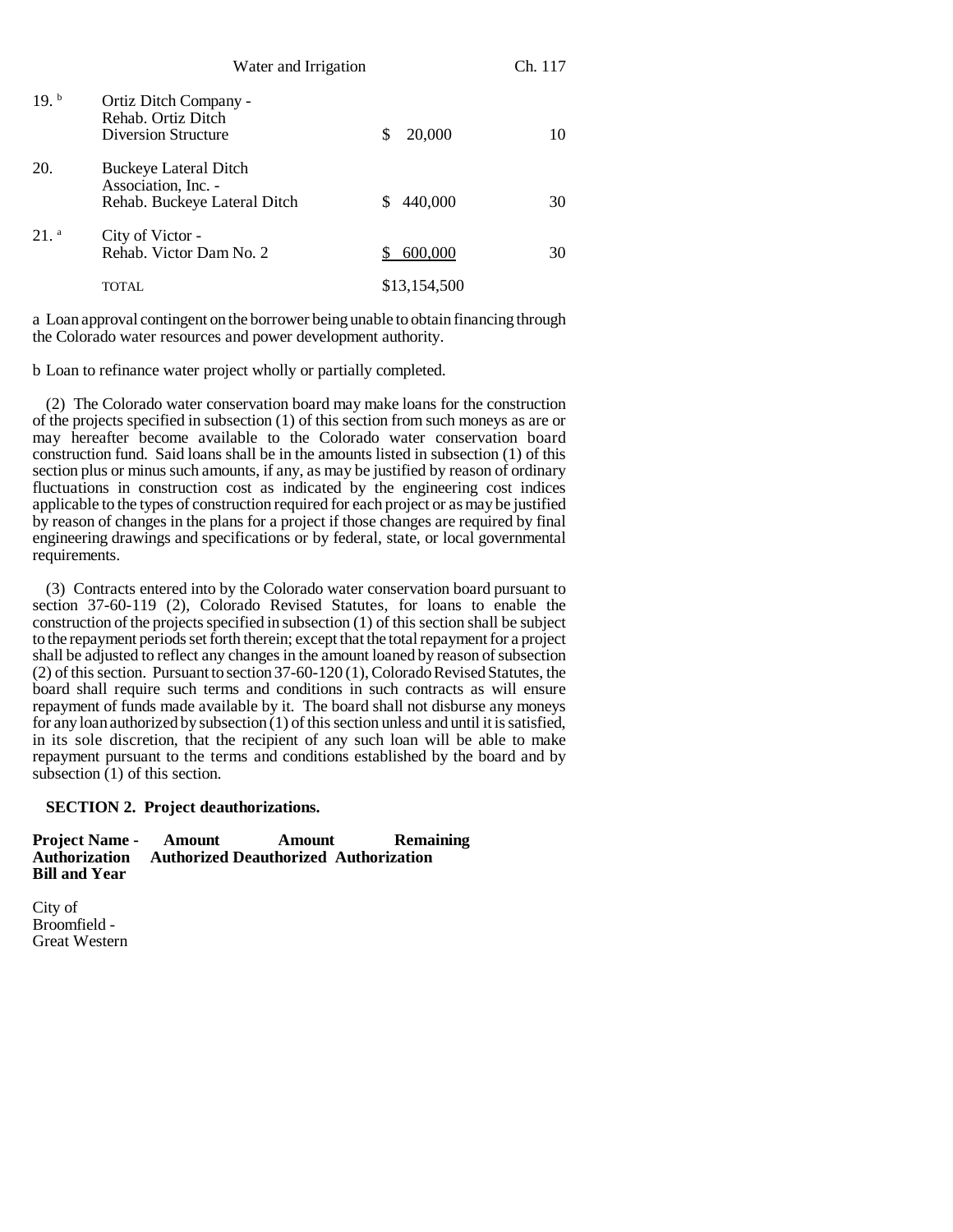| Ch. 117                                                                                                         | Water and Irrigation |              |             |         |
|-----------------------------------------------------------------------------------------------------------------|----------------------|--------------|-------------|---------|
| Dam Rehab. -<br>HB 85-27                                                                                        | \$4,600,000          | \$1,600,000  | \$3,000,000 |         |
| Mesa Linda<br><b>Property Owners</b><br>$\text{Assoc.}$ -<br>Mesa Linda<br>Irrigation<br>System -<br>HB 93-1273 | S                    | 32,000<br>\$ | 32,000      | $-()$ - |
| TOTAL                                                                                                           |                      |              | \$1,632,000 |         |

**SECTION 3. Colorado river compact decision support system appropriation.** (1) The Colorado water conservation board is hereby authorized to continue designing a decision support system for the Colorado river, to continue development of the necessary databases, and to acquire, operate, and maintain the associated computer hardware and software. The Colorado water conservation board is hereby authorized to retain a contractor to design the system, to expend not more than one million nine hundred eighty thousand eight hundred dollars (\$1,980,800) for contract year three of this decision support system from the Colorado water conservation board construction fund for these purposes, and to provide the equivalent of 2.5 FTE for the fiscal year 1995-96 for additional water commissioners to the division of water resources for quality checking of diversion records.

(2) In addition to any other appropriation, there is hereby appropriated, out of any moneys in the Colorado water conservation board construction fund not otherwise appropriated, to the department of natural resources for allocation to the Colorado water conservation board and the division of water resources, for contract year three, the sum of three hundred forty-two thousand dollars (\$342,000) and 2.5 FTE for the fiscal year 1995-96, or so much thereof as may be necessary, to retain a contractor to manage the design of the system and for the continued implementation of this section.

(3) The amounts authorized in this section are in addition to amounts authorized previously for Colorado river compact decision support system contract years one and two.

**SECTION 4. Satellite monitoring system maintenance - appropriation.** In addition to any other appropriation, there is hereby appropriated, out of any moneys in the Colorado water conservation board construction fund not otherwise appropriated, to the department of natural resources for allocation to the state engineer, for the fiscal year beginning July 1, 1995, the sum of one hundred thirteen thousand dollars (\$113,000), or so much thereof as may be necessary, for the maintenance of the satellite monitoring system established and operated pursuant to section 37-80-102 (10), Colorado Revised Statutes.

**SECTION 5. Purgatoire River Transit Loss Investigation - appropriation.** The Colorado water conservation board is hereby authorized to expend up to sixty thousand dollars (\$60,000) from the Colorado water conservation board construction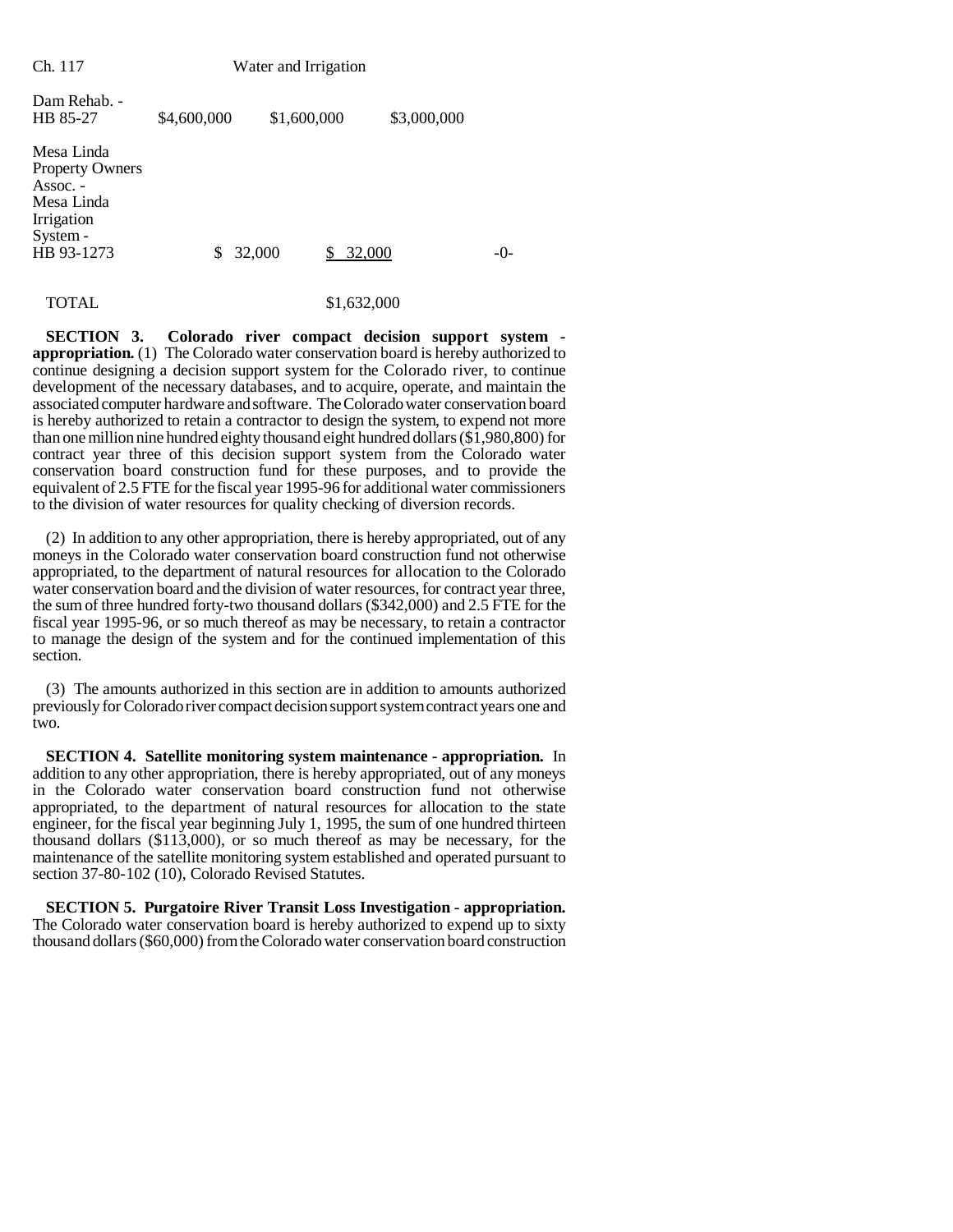fund for an investigation and assessment of transit times and losses associated with releases of water from the Trinidad Reservoir in and along the Purgatoire River to its confluence with the Arkansas River and related expenses.

**SECTION 6. Rio Grande Project Operation Assessment - appropriation.** The Colorado water conservation board is hereby authorized to expend up to seventy-five thousand dollars (\$75,000) from the Colorado water conservation board construction fund to participate in and support the collection and evaluation of data concerning operation of the Rio Grande Project, and the preparation of recommendations for its future operation.

**SECTION 7. Small Dam Site Reconnaissance Program - continuation.** The Colorado water conservation board is hereby authorized to continue its field reconnaissance study of potential small dam sites in Colorado and to increase the level of technical assistance available to small organizations interested in constructing small new storage facilities and for rehabilitation or enlarging existing facilities. For such purposes, the Colorado water conservation board is also authorized to contract for services and to expend not more than fifty thousand dollars (\$50,000) from the Colorado water conservation board construction fund.

**SECTION 8.** Section 1 (1) (a) of chapter 405, Session Laws of Colorado 1983, as amended by section 4 of chapter 230, Session Laws of Colorado 1986, as amended by section 2 of chapter 32, Session Laws of Colorado 1987, is further amended to read:

Section 1. **Project authorizations.** (1) (a) Pursuant to section 37-60-122 (1) (b), Colorado Revised Statutes, the Colorado water conservation board is hereby authorized to construct, or cause to be constructed, the following water resources projects:

| <b>Priority</b> | Project<br><b>Name</b>      | <b>Board</b> | <b>Period</b><br>Cost | <b>Repayment</b><br>(Years) | <b>Total</b><br><b>Repayment</b> |
|-----------------|-----------------------------|--------------|-----------------------|-----------------------------|----------------------------------|
| $1.*$           | <b>Dolores</b>              | \$7,000,000  | 40                    |                             | \$16,318,400                     |
| 2.              | <b>Buckeye</b><br>Reservoir |              | 150,000               | 40                          | 349,680                          |
| 3.              | Hyannis<br>Dam              |              | 425,000               | 40                          | 990,760                          |
| 4.              | Hertha<br>Reservoir         |              | 325,000               | 40                          | 757,640                          |
| 5.              | <b>Fuchs Ranch</b><br>Dam   |              | 55,000                | 35                          | 117,565                          |
| 6.              | <b>Great Western</b><br>Dam |              | 4,600,000<br>35       |                             | 10,723,520                       |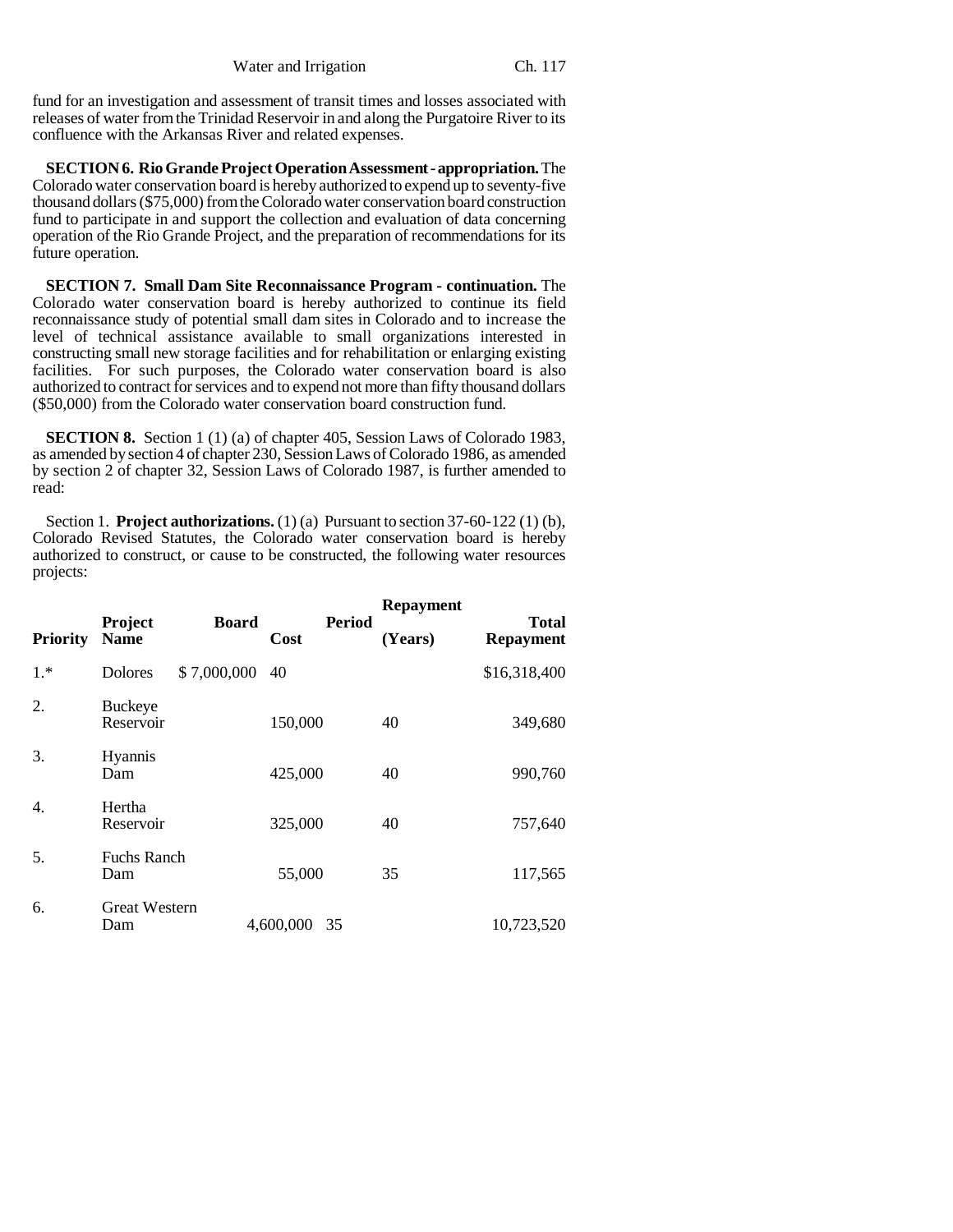| Ch. 117 |                                                     | Water and Irrigation |    |                            |
|---------|-----------------------------------------------------|----------------------|----|----------------------------|
| 7.      | Harper Lake                                         | 1,781,000 40         |    | 4,151,880                  |
| 8.      | Stagecoach<br>Reservoir<br>\$22,336,000<br>\$ Total | 8,000,000            | 40 | 18,649,600<br>\$52,059,045 |

\* \$375,000 OF THE TOTAL AMOUNT AUTHORIZED MAY BE USED FOR THE CONSTRUCTION OF IRRIGATION FACILITIES WITH A REPAYMENT PERIOD OF TWELVE YEARS.

**SECTION 9.** Section 1 (1) of chapter 254, Session Laws of Colorado 1993, is amended to read:

Section 1. **Project authorization.** (1) Pursuant to section 37-60-122 (1) (b), Colorado Revised Statutes, the Colorado water conservation board is hereby authorized to loan moneys to enable the construction of the following water resources projects:

| <b>Priority</b> | <b>Name</b>                                                                                                                                                                                                                                                                                                                        | Loan                 | (years)            |
|-----------------|------------------------------------------------------------------------------------------------------------------------------------------------------------------------------------------------------------------------------------------------------------------------------------------------------------------------------------|----------------------|--------------------|
| 1.              | Town of Norwood                                                                                                                                                                                                                                                                                                                    | \$320,000<br>950,000 | $20^{\circ}$<br>40 |
| 2.              | Town of Lochbuie                                                                                                                                                                                                                                                                                                                   | 100,000              | 25                 |
| 3.              | <b>Loloff Lateral</b><br>Ditch Co.                                                                                                                                                                                                                                                                                                 | 71,500               | 40                 |
| 4.              | Pagosa Area<br>Water and<br>Sanitation<br>District<br>Steven's Lake                                                                                                                                                                                                                                                                | 1,912,000            | 10                 |
| 5.              | Wamsley Cattle Co.<br>Pole Mountain<br>Dam                                                                                                                                                                                                                                                                                         | 45,000               | 40                 |
| 6.              | DD&E Wise Dam                                                                                                                                                                                                                                                                                                                      | 50,000               | 20                 |
| 7.              | Mesa Linda<br>Property Owners<br>Assoc., Inc.<br>Subdivision Irrigation<br>System                                                                                                                                                                                                                                                  | 32,000               | 10                 |
| $8.*$           | <b>Spring Creek</b><br><b>Extension Ditch</b><br>Company                                                                                                                                                                                                                                                                           | 46,000               | 20                 |
| 1.1.11          | $\mathbf{v}$ $\mathbf{v}$ $\mathbf{v}$ $\mathbf{v}$ $\mathbf{v}$ $\mathbf{v}$ $\mathbf{v}$ $\mathbf{v}$ $\mathbf{v}$ $\mathbf{v}$ $\mathbf{v}$ $\mathbf{v}$ $\mathbf{v}$ $\mathbf{v}$ $\mathbf{v}$ $\mathbf{v}$ $\mathbf{v}$ $\mathbf{v}$ $\mathbf{v}$ $\mathbf{v}$ $\mathbf{v}$ $\mathbf{v}$ $\mathbf{v}$ $\mathbf{v}$ $\mathbf{$ |                      |                    |

9.\*\* Northern Colorado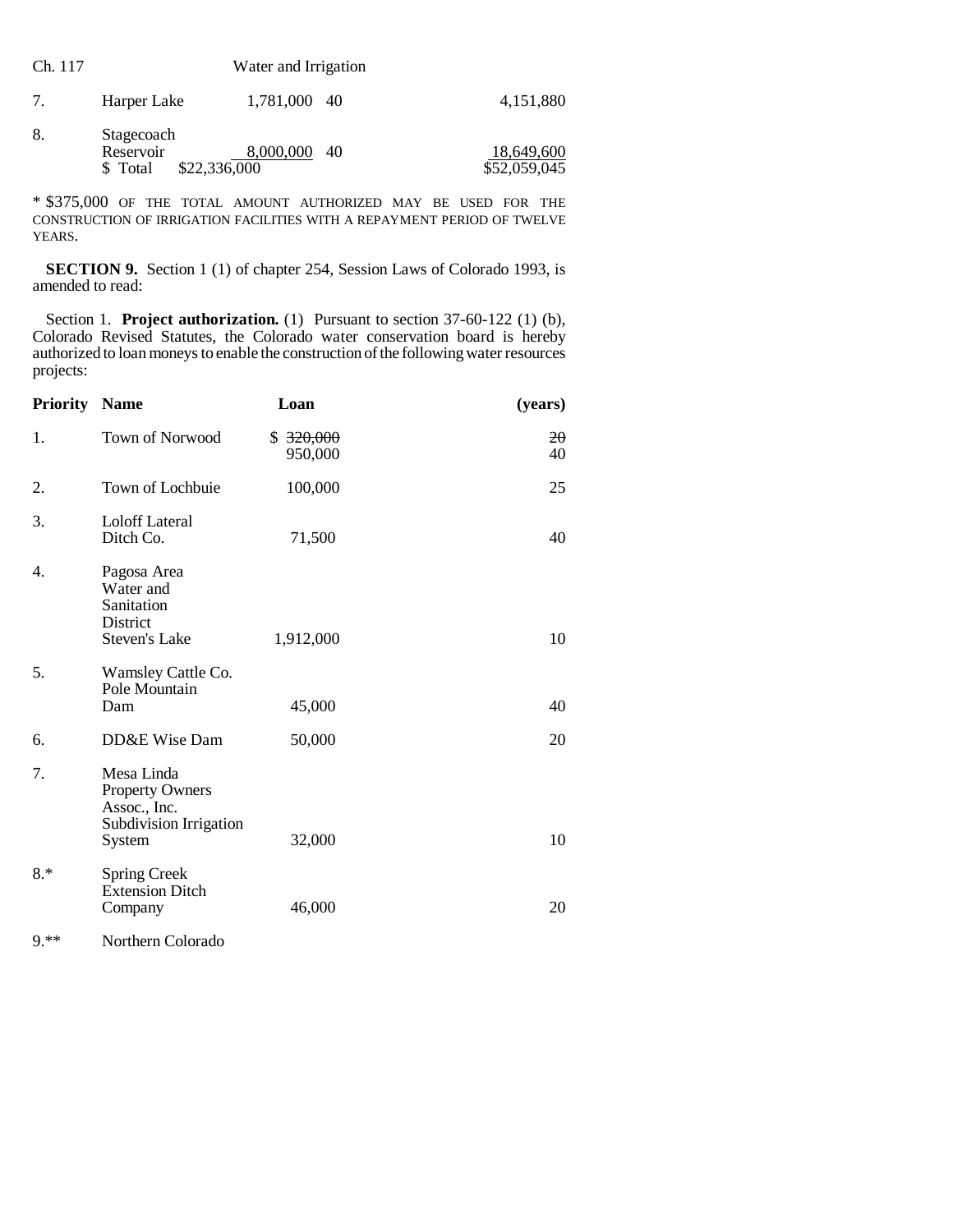|          | <b>Water Conservancy</b><br><b>District</b><br>Southern Pipeline<br>from Carter Lake<br>to Broomfield | 7,050,000                    |    |
|----------|-------------------------------------------------------------------------------------------------------|------------------------------|----|
| 10.      | New Cache La<br>Poudre Irrigation<br>Co.                                                              | 700,000                      | 25 |
| 11.      | Divide Canal $\&$<br>Reservoir &<br>Irrigation Co.<br><b>Worster Dam</b>                              | 665,000                      | 30 |
| $12.***$ | Pagosa Area<br>Water and<br>Sanitation<br>District<br><b>Hidden Valley</b><br>Reservoir               | 500,000                      |    |
|          | <b>TOTAL</b>                                                                                          | \$11,351,500<br>12, 121, 500 |    |

\* This project has already been constructed. The applicant believed it had sufficient funds for the project before beginning construction, but encountered unexpected subsurface conditions which dramatically increased construction costs. This project is within the statutory purposes established for loans from the water conservation board construction fund and otherwise meets all such requirements.

\*\* This total amount may be loaned to the cities of Berthoud, Erie, Fort Lupton, Fort Morgan, Hudson, Old Town Superior, and Wiggins, Colorado, to enable their participation in said project if the Colorado water conservation board determines, in its sole discretion, that said project and the participation of these cities is technically and financially feasible and that financing through the Colorado water and power development authority is not available and establishes appropriate repayment terms for each city.

\*\*\* This amount is to be reserved within the Colorado water conservation board construction fund in recognition of the significant value of the proposed Hidden Valley Reservoir Project and the need to complete project planning.

**SECTION 10.** Section 1 (1) of Chapter 265, Session Laws of Colorado 1994, is amended to read:

Section 1. **Project authorization.** (1) Pursuant to section 37-60-122 (1) (b), Colorado Revised Statutes, the Colorado water conservation board is hereby authorized to loan moneys to enable the construction of the following water resources projects: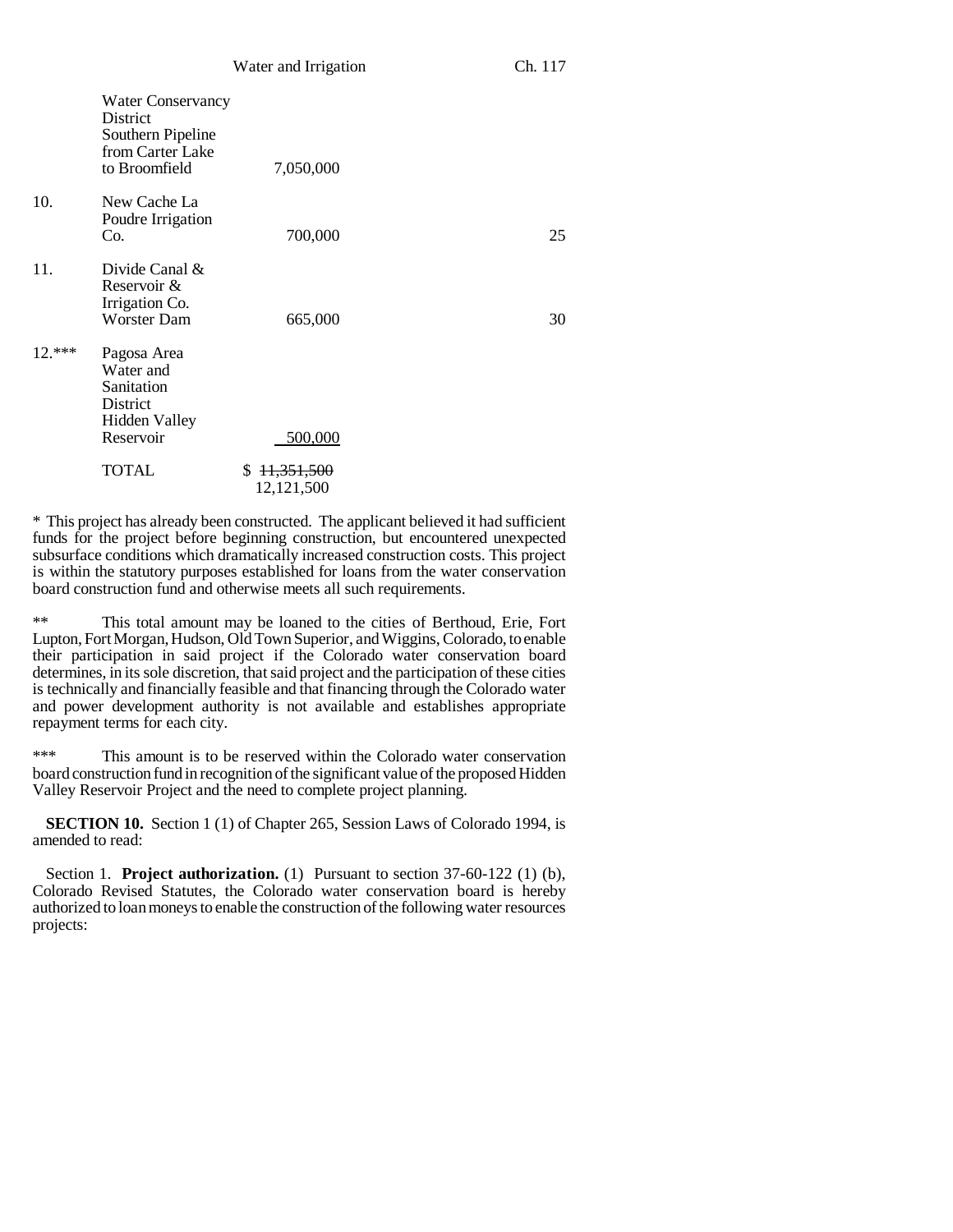Ch. 117 Water and Irrigation

| <b>Priority Name</b> |                                                                  | Loan               | (years) |
|----------------------|------------------------------------------------------------------|--------------------|---------|
| 1.                   | Beaver Park Water Co.-<br>Brush Hollow Dam Rehab.                | 750,000            | 30      |
| 2.                   | Beaver Reservoir Company -<br>Beaver Creek Dam Rehab.            | 373,000            | 40      |
| 3.                   | Military Park Res. Co. -<br>Military Park Res. Dam Rehab.        | 30,000             | 30      |
| 4.                   | Cedar Mesa Ditch Co. -<br>Cedar Mesa Res. Outlet Rehab.          | 10,500             | 15      |
| 5.                   | City of Walsenburg - Martin<br>Lake Enlargement and Rehab.       | 86,000             | 30      |
| 6.                   | Michigan River Water Cons.<br>Dist. - Meadow Creek Dam<br>Outlet | 97,500             | 20      |
| 7.                   | Jackson Lake Res. & Irrig.<br>Co. - Jackson Res. Dam<br>Rehab.   | 1,000,000          | 30      |
| 8.                   | <b>Bull Basin Owners - Bull</b><br>Basin Res. No. 2 Rehab.       | 25,000             | 30      |
| 9.                   | Elmwood Lateral Ditch Co. -<br>Convert Ditch to Pipeline         | 80,000             | 20      |
| 10.                  | Highline Buzzard Ditch Co. -<br>Convert Ditch to Pipeline        | 50,000             | 30      |
| 11.                  | Lateral 35 Association -<br>Rehabilitate Lateral                 | 35,000             | 30      |
| 12.                  | Rainbow Park Water Co. -<br><b>Rainbow Park Ditch</b>            | 130,000            | 30      |
| $13.*$               | Town of Johnstown -<br>Johnstown Pipeline                        | 2,542,500          | 30      |
| 14.                  | Town of Monument -<br>Well System Improvements                   | 94,000             | 30      |
| $15.****$            | Vouga Reservoir Assoc. -<br>Vouga Res. Outlet Rehab.             | 350,500<br>750,500 | 30      |

16.\* City of Salida - Raw Water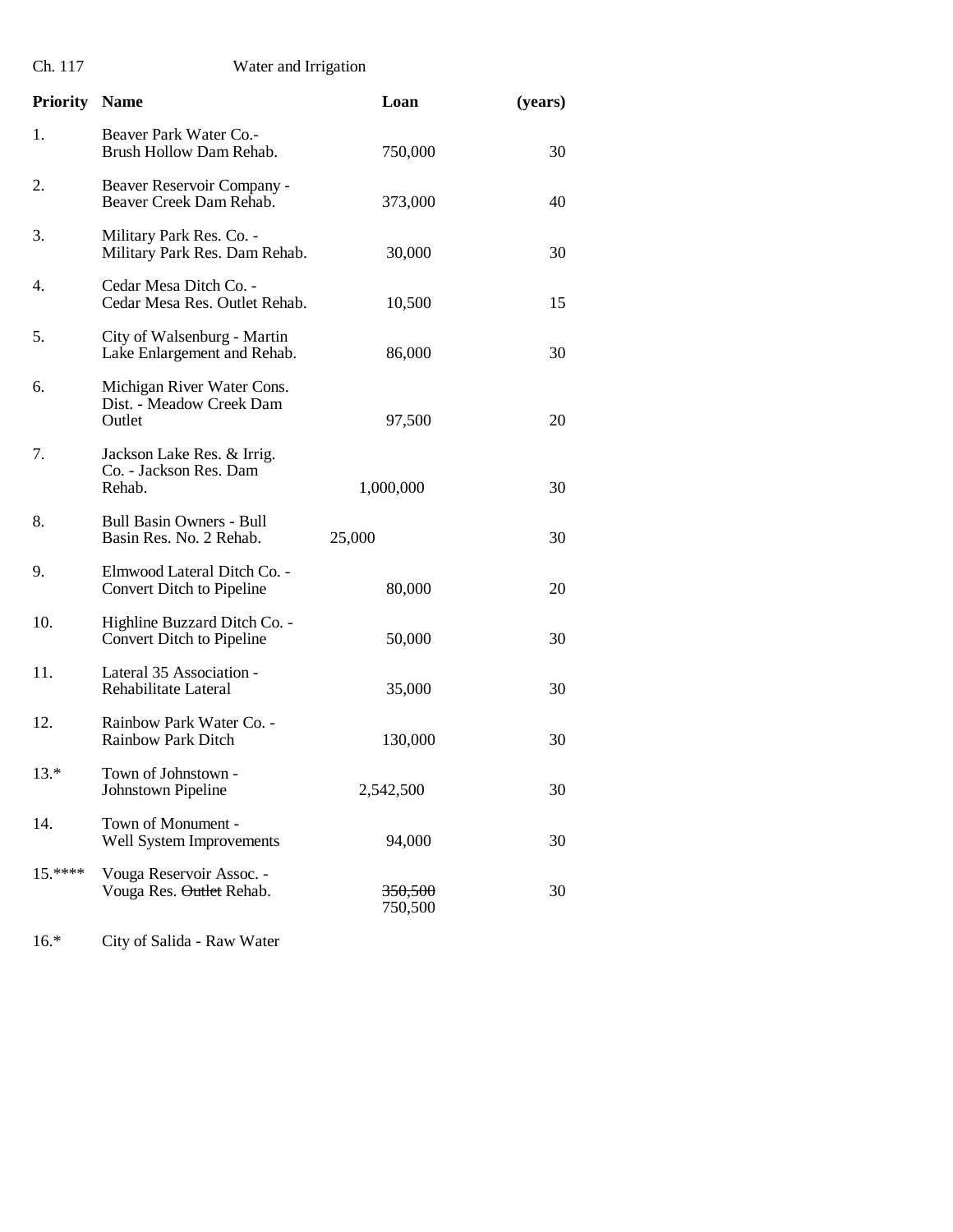|          | Water and Irrigation                                                    |                                         | Ch. 117 |
|----------|-------------------------------------------------------------------------|-----------------------------------------|---------|
|          | Pipeline Replacement                                                    | 553,000                                 | 30      |
| $17**$   | City of Fort Morgan                                                     | 5,500,000                               | 40      |
| 18.      | Kings Row Homeowners<br>Assoc. Irrigation<br><b>System Improvements</b> | 75,000                                  | 30      |
| $19$ *** | <b>Conservation Conveyance</b><br>Channel Rio Grande River<br>Project   | 410,000                                 | 15      |
|          | <b>TOTAL</b>                                                            | <del>\$12,191,500</del><br>\$12,591,500 |         |

\* This total amount may be loaned to the town of Johnstown, Colorado, and the city of Salida, Colorado, to enable their participation in said project if the Colorado water conservation board determines, in its sole discretion, that said project and the participation of this town and city is technically and financially feasible and that financing through the Colorado water resources and power development authority is not available and establishes appropriate repayment terms for each town or city.

\*\* This total amount may be loaned to the city of Fort Morgan, Colorado, to enable its participation in the northern Colorado water conservancy district southern pipeline project, phase 2, eastern extension, if the Colorado water conservation board determines, in its sole discretion, that the project and participation of the city is technically and financially feasible and that financing through the Colorado water resources and power development authority is not available or has been exhausted and establishes appropriate repayment terms.

\*\*\* Notwithstanding the provisions of section 37-60-121 (1) (b) (VII), Colorado Revised Statutes, the Colorado water conservation board is authorized to loan to the city of Alamosa, out of any moneys in the Colorado water conservation board construction fund not otherwise appropriated, up to four hundred ten thousand dollars (\$410,000), for the purpose of cooperating with the United States army corps of engineers in constructing a federally authorized flood control and water conservation conveyance channel improvement project. Such funds shall assist the state of Colorado and the city of Alamosa with the nonfederal cost-share requirements for the project pursuant to section 37-60-106 (1) (e), Colorado Revised Statutes. Such loan shall be repayable in annual installments at four and one-half percent interest over a term of up to fifteen years.

\*\*\*\* Up to \$75,000 of the authorized funds may be used by the Vouga Reservoir Assoc. to refinance an existing loan.

**SECTION 11.** 37-60-121 (2.5) (a) and (6) (d) (II), Colorado Revised Statutes, 1990 Repl. Vol., as amended, are amended to read:

**37-60-121. Colorado water conservation board construction fund - creation of - nature of fund - funds for investigations - contributions - use for**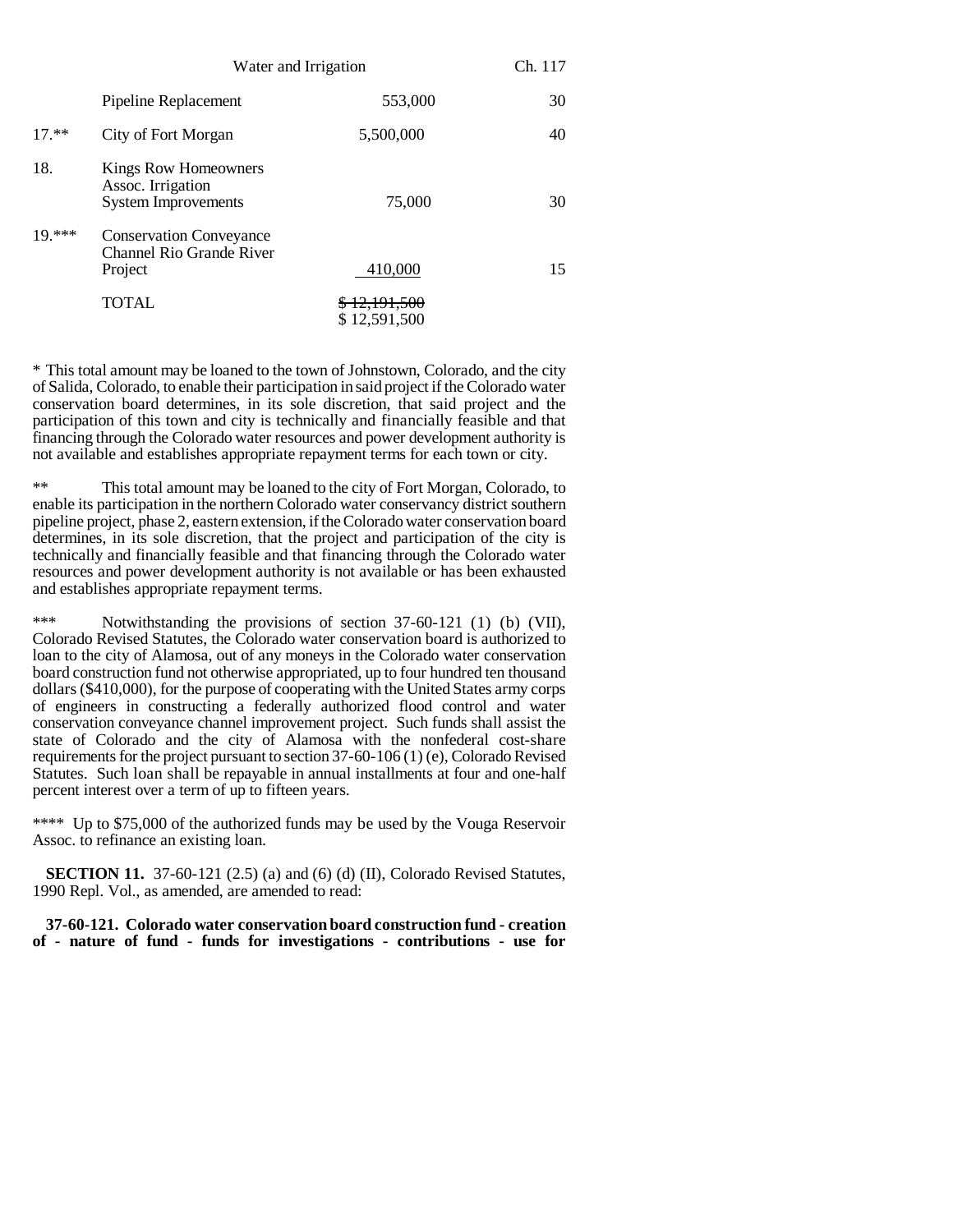### Ch. 117 Water and Irrigation

**augmenting the general fund.** (2.5) (a) The board is authorized to expend, pursuant to continuous appropriation and subject to the requirements of paragraph (b) of this subsection (2.5), a total sum not to exceed four million dollars from the litigation account which is hereby created in the Colorado water conservation board construction fund, for the purpose of litigation:

(I) In support of water users whose water supply yield is or may be diminished or the cost of said yield is or may be materially increased as a result of conditions imposed or which may be imposed, INCLUDING BUT NOT LIMITED TO BY-PASS FLOWS, by any agency of the United States on permits for existing or reconstructed water facilities located on federally owned lands; OR

(II) TO OPPOSE AN APPLICATION OF A FEDERAL AGENCY FOR AN IN-STREAM FLOW RIGHT THAT IS NOT IN COMPLIANCE WITH COLORADO LAW FOR ESTABLISHING IN-STREAM FLOW RIGHTS.

(6) As of July 1, 1988, and July 1 of each year thereafter through July 1, 1996, fifty percent of the sum specified in this subsection (6) shall accrue to the fish and wildlife resources account, which account is hereby created in the Colorado water conservation board construction fund, twenty-five percent of such sum shall accrue to the Colorado water conservation board construction fund, and twenty-five percent of such sum shall accrue to the Colorado water resources and power development authority. The state treasurer and the controller shall transfer such sum out of the general fund and into said fish and wildlife resources account, construction fund, and authority as moneys become available in the general fund during the fiscal year beginning on said July 1. Transfers between funds pursuant to this subsection (6) and subsection (7) of this section shall not be deemed to be appropriations subject to the limitations of section 24-75-201.1, C.R.S. Subject to the provisions of subsection (7) of this section, the amount which shall accrue pursuant to this subsection (6) shall be as follows:

(d) On July 1, 1994, thirty million dollars. In distributing said sum, the formula in the introductory portion to this subsection (6) shall not apply, and said sum shall accrue as follows:

(II) (A) Four million five hundred fifty-two thousand nine hundred sixty dollars to the fish and wildlife resources account in the Colorado water conservation board construction fund;

(B) TWO HUNDRED SEVENTY-EIGHT THOUSAND EIGHT HUNDRED TWENTY-EIGHT DOLLARS OF THE SUM SPECIFIED IN SUB-SUBPARAGRAPH (A) OF THIS SUBPARAGRAPH (II) MAY BE EXPENDED EXCLUSIVELY FOR PURPOSES RELATED TO THE WOLFORD MOUNTAIN RESERVOIR PROJECT, PREVIOUSLY KNOWN AS THE "MUDDY CREEK PROJECT".

**SECTION 12.** Article 60 of title 37, Colorado Revised Statutes, 1990 Repl. Vol., as amended, is amended BY THE ADDITION OF THE FOLLOWING NEW SECTIONS to read:

**37-60-122.7. Small project loan account - creation.** (1) THERE IS HEREBY CREATED IN THE STATE TREASURY AS PART OF THE COLORADO WATER CONSERVATION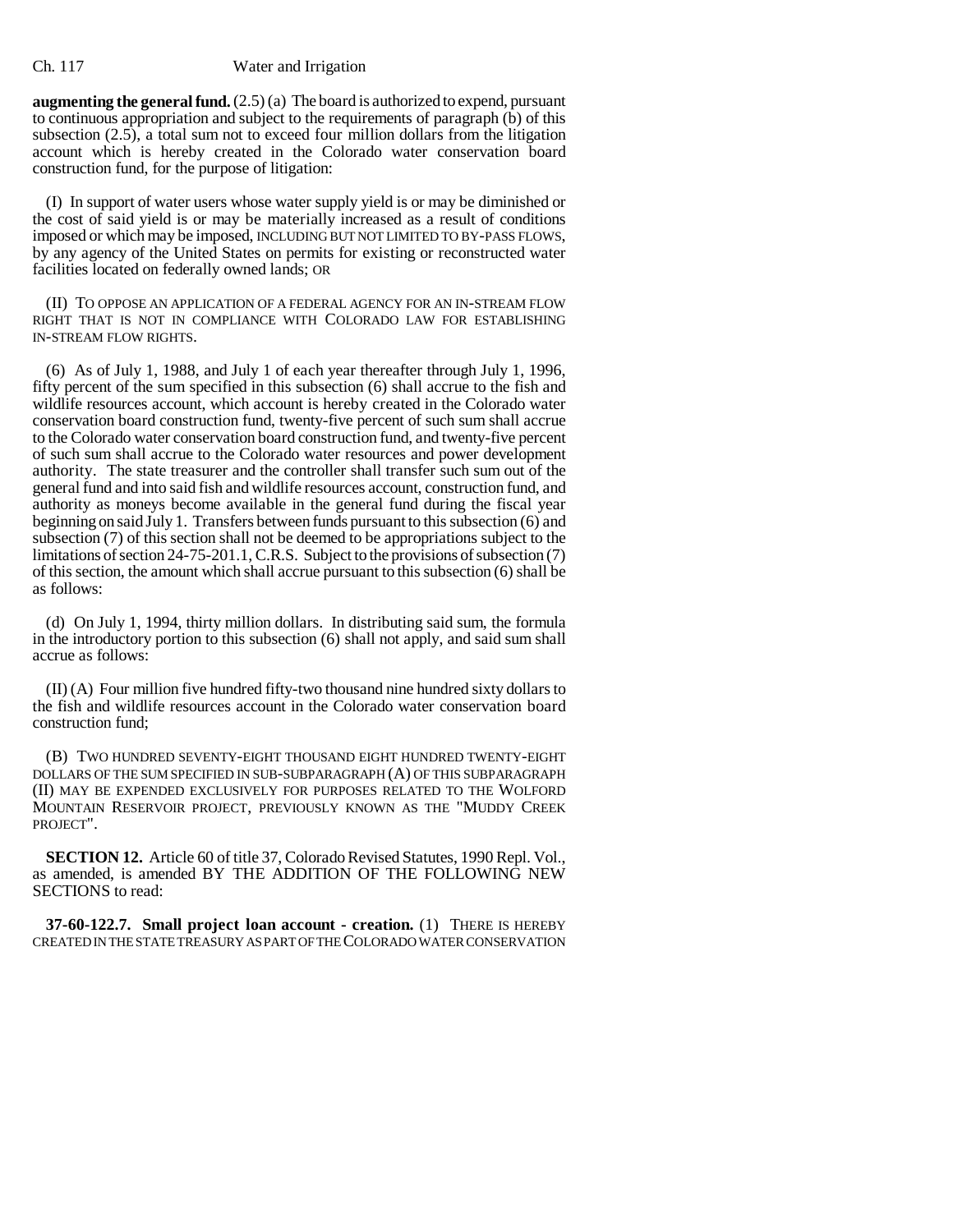BOARD CONSTRUCTION FUND THE SMALL PROJECT LOAN ACCOUNT. THE STATE TREASURER IS HEREBY AUTHORIZED AND DIRECTED TO TRANSFER TWO MILLION DOLLARS FROM THE WATER CONSERVATION BOARD CONSTRUCTION FUND TO THE SMALL PROJECT LOAN ACCOUNT.

(2) (a) THE COLORADO WATER CONSERVATION BOARD IS AUTHORIZED TO MAKE LOANS FROM THE SMALL PROJECT LOAN ACCOUNT IN A MAXIMUM AMOUNT OF ONE HUNDRED THOUSAND DOLLARS FOR SMALL PROJECTS IF IT DETERMINES THAT DELAY WOULD RESULT IN UNDUE HARDSHIP ON THE BORROWER. THESE LOANS SHALL NOT REQUIRE PRIOR GENERAL ASSEMBLY APPROVAL, AND SHALL BE APPROVED BY THE BOARD FOR THE PURPOSE OF AVOIDING UNDUE DELAY IN COMPLETION OF THE PROJECT.

(b) THE TOTAL AMOUNT OF LOANS FROM THE SMALL PROJECT LOAN ACCOUNT SHALL NOT EXCEED ONE MILLION DOLLARS IN ANY FISCAL YEAR.

(3) THE BOARD SHALL SUBMIT TO THE GENERAL ASSEMBLY A WRITTEN DETERMINATION OF THE BASIS FOR EACH LOAN FROM THE SMALL PROJECT LOAN ACCOUNT NOT LATER THAN DECEMBER 1 OF THE YEAR IN WHICH THE LOAN WAS MADE.

(4) THE MONEYS IN THE SMALL PROJECT LOAN ACCOUNT ARE HEREBY CONTINUOUSLY APPROPRIATED TO THE BOARD FOR LOANS IN COMPLIANCE WITH THIS SECTION. ALL INTEREST DERIVED FROM THE INVESTMENT OF MONEYS IN THE SMALL PROJECT LOAN ACCOUNT SHALL BE CREDITED TO THE COLORADO WATER CONSERVATION BOARD CONSTRUCTION FUND. ANY BALANCE REMAINING IN THE SMALL PROJECT LOAN ACCOUNT AT THE END OF ANY FISCAL YEAR SHALL REMAIN IN THE ACCOUNT AND SHALL NOT REVERT TO THE COLORADO WATER CONSERVATION BOARD CONSTRUCTION FUND.

**37-60-129. Availability of funds.** MONEYS APPROPRIATED OR AUTHORIZED TO THE BOARD FROM THE COLORADO WATER CONSERVATION BOARD CONSTRUCTION FUND SHALL REMAIN AVAILABLE TO THE BOARD FOR THE ORIGINAL PURPOSES, UNLESS DEAUTHORIZED BY THE LEGISLATURE, UNTIL ANY PROJECT FOR WHICH THE MONEYS WERE APPROPRIATED OR AUTHORIZED IS COMPLETED.

**37-60-130. Arkansas river augmentation loan account - creation.** (1) THERE IS HEREBY CREATED IN THE STATE TREASURY AS PART OF THE COLORADO WATER CONSERVATION BOARD CONSTRUCTION FUND THE ARKANSAS RIVER AUGMENTATION LOAN ACCOUNT. THE STATE TREASURER IS HEREBY AUTHORIZED AND DIRECTED TO TRANSFER ONE MILLION FIVE HUNDRED THOUSAND DOLLARS FROM THE WATER CONSERVATION BOARD CONSTRUCTION FUND TO THE ARKANSAS RIVER AUGMENTATION LOAN ACCOUNT.

(2) THE BOARD IS HEREBY AUTHORIZED TO EXPEND UP TO ONE MILLION FIVE HUNDRED THOUSAND DOLLARS FROM THE ARKANSAS RIVER AUGMENTATION LOAN ACCOUNT FOR THE PURPOSE OF MAKING LOANS TO ORGANIZATIONS OR ENTITIES FOR THE PURCHASE OF AUGMENTATION WATER OR THE RIGHTS TO SUCH WATER TO REPLACE OUT-OF-PRIORITY DEPLETIONS TO SURFACE WATER RIGHTS AND TO PREVENT MATERIAL DEPLETIONS OF USABLE STATELINE FLOWS IN VIOLATION OF THE ARKANSAS RIVER COMPACT.